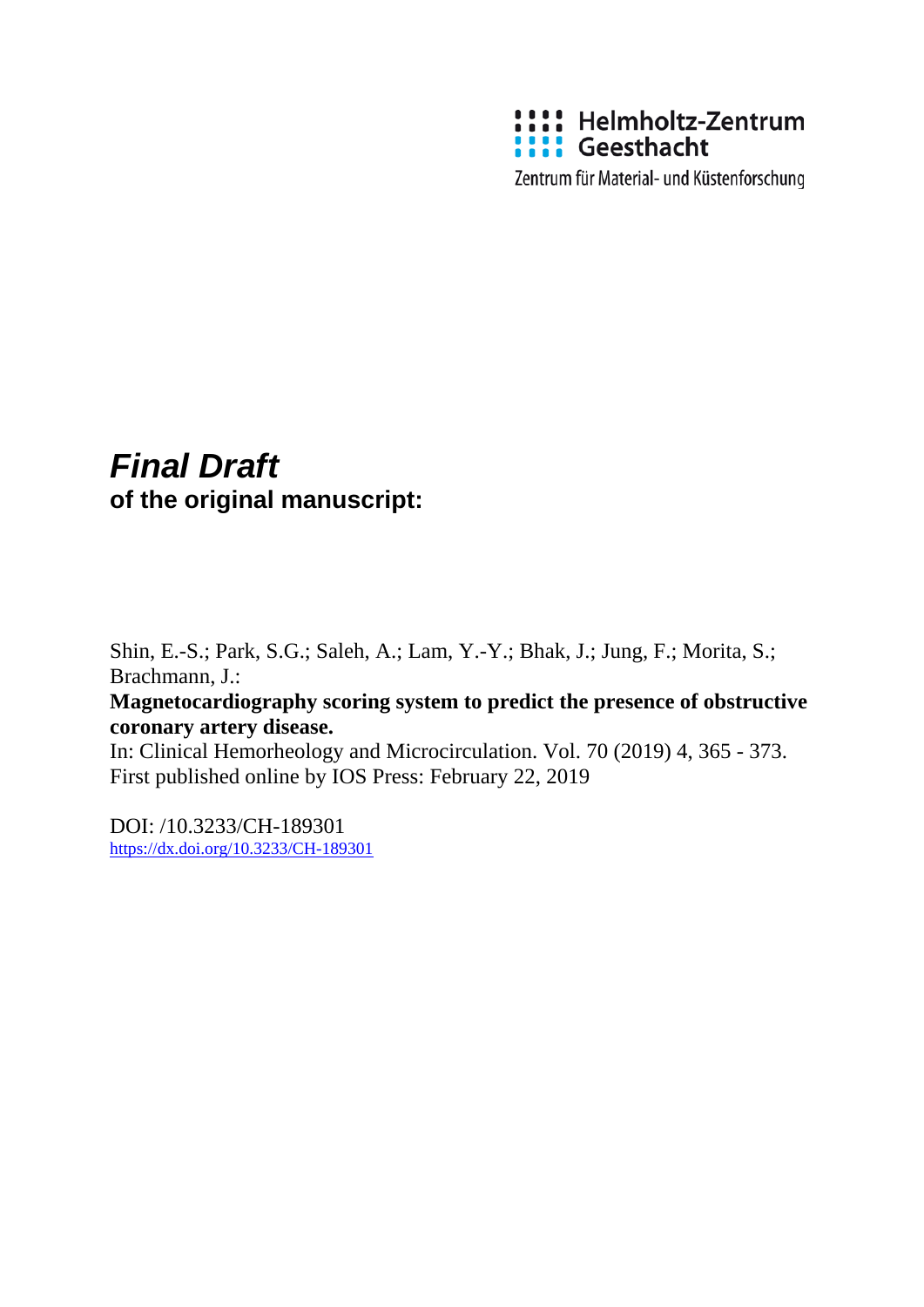# **Magnetocardiography Scoring System to Predict the Presence of Obstructive Coronary Artery Disease**

Eun-Seok Shin<sup>1,</sup> \*, Seung Gu Park<sup>2</sup>, Ahmed Saleh<sup>3</sup>, Yat-Yin Lam<sup>4</sup>, Jong Bhak<sup>2,5</sup>, Friedrich Jung<sup>6</sup>, Sumio Morita<sup>7</sup> and Johannes Brachmann<sup>3</sup>

<sup>1</sup>Division of Cardiology, Ulsan Medical Center, Ulsan Hospital, Ulsan, Korea

<sup>2</sup>Korean Genomics Industrialization and Commercialization Center (KOGIC), Ulsan National

Institute of Science and Technology (UNIST), Ulsan, Korea

<sup>3</sup>Coburg Hospital, 2<sup>nd</sup> Medical Department, Coburg, Germany

<sup>4</sup>Prince of Wales Hospital, Chinese University of Hong Kong, Hong Kong

<sup>5</sup>Department of Biomedical Engineering, School of Life Sciences, Ulsan National Institute of

Science and Technology (UNIST), Ulsan, Korea

<sup>6</sup>Institute of Biomaterial Science and Berlin-Brandenburg Center for Regenerative Therapies

(BCRT), Helmholtz Zentrum Geesthacht, Teltow, Germany

<sup>7</sup>Department of Cardiology, Charité Campus Benjamin Franklin, Charité -

Universitätsmedizin Berlin, Berlin, Germany

## **Address for correspondence:**

Eun-Seok Shin, MD, PhD

Department of Cardiology, Ulsan Medical Center, Ulsan Hospital, 13, Wolpyeong-ro 171beongil, Nam-gu, Ulsan, 44686, South Korea. Telephone: +82-52-250-5020; Fax: +82-52-259-5117. E-mail: sesim1989@gmail.com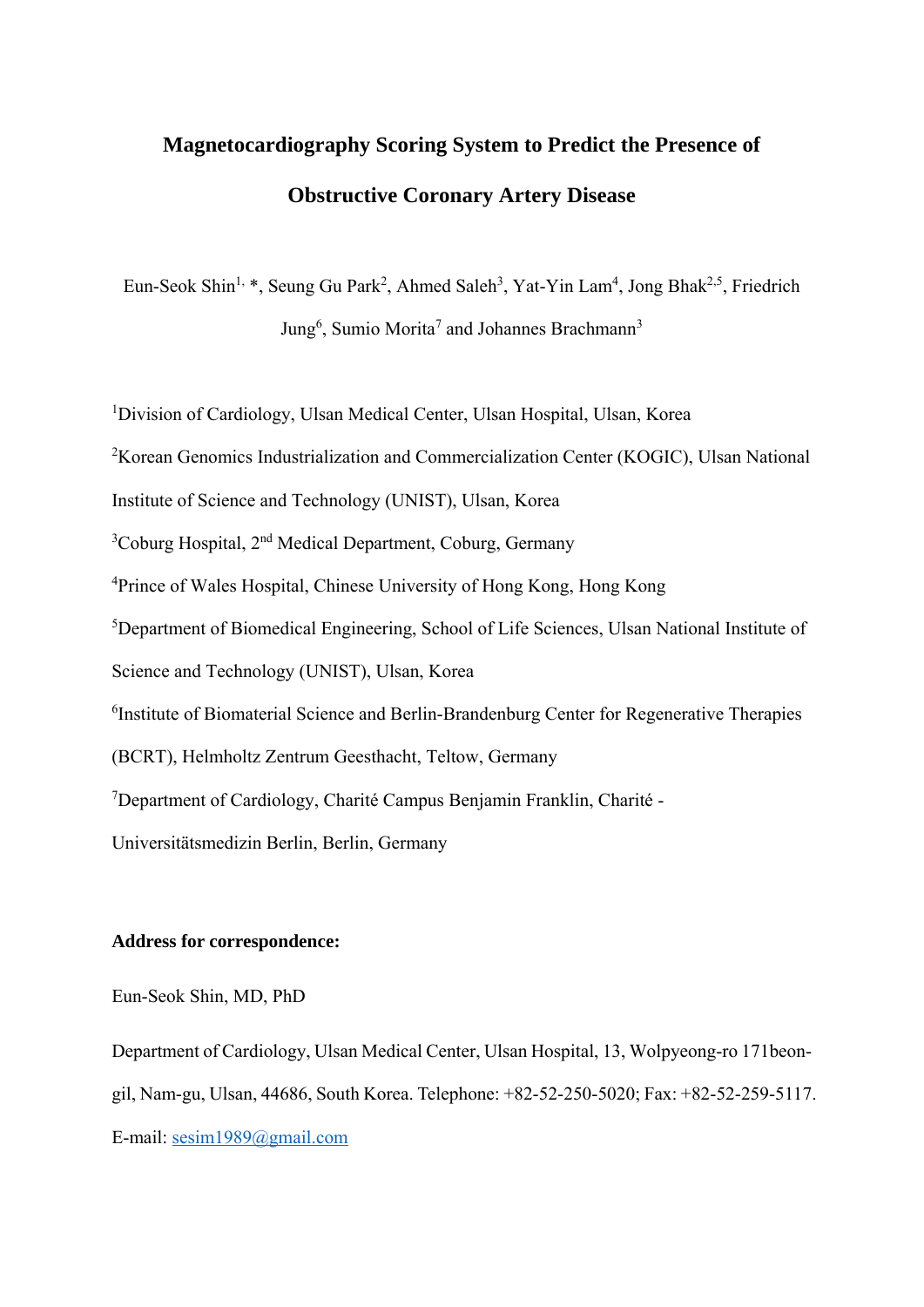**Running title:** Magnetocardiography score to detect coronary artery disease

**Keywords:** Magnetocardiography; scoring; coronary artery disease; diagnosis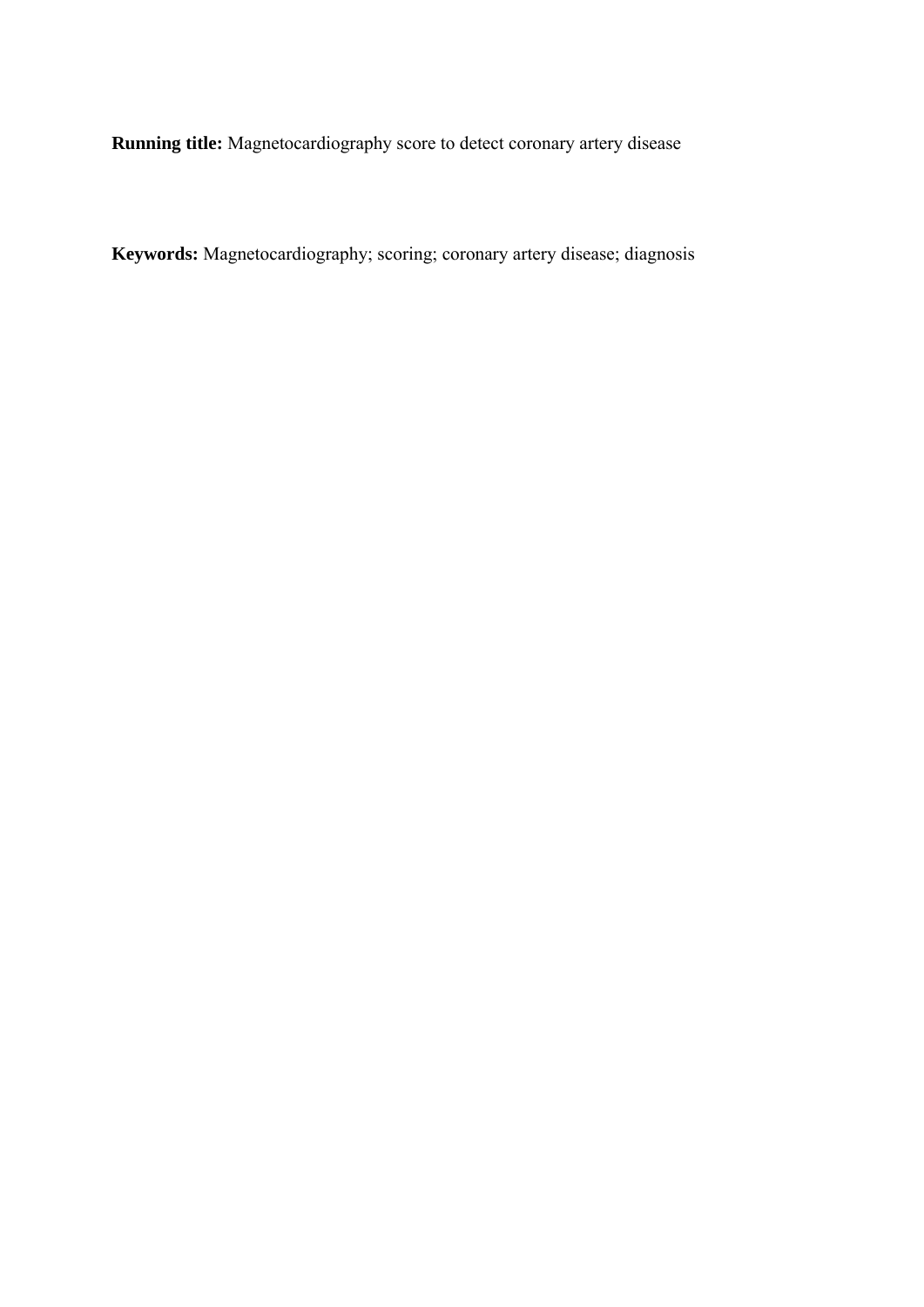### **Abstract**

**BACKGROUND:** Magnetocardiography (MCG) has been proposed as a non-invasive and functional technique with high accuracy for diagnosis of myocardial ischemia.

**OBJECTIVE:** This study sought to develop a novel scoring system of MCG for predicting the presence of significant obstructive coronary artery disease (CAD).

**METHODS:** In a training set of 108 subjects, predictors of  $\geq$  70% stenosis in at least one major coronary vessel were prospectively identified from MCG variables. The final model was then retrospectively validated in a separate set of 45 subjects.

**RESULTS:** In the multivariable logistic regression, among those in the training set, elevated scores were predictive of  $\geq 70\%$  stenosis in all subjects (OR: 40.85; 95% CI: 6.28-265.90; p <0.001). In the validation set, the score had an area under the receiver-operating characteristic curve of 0.91 (p < 0.001) for  $\geq$  70% stenosis. At an optimal cutoff, the score had 89% sensitivity, 77% specificity, 74% positive predictive value (PPV), 91% negative predictive value (NPV), and 82% accuracy for  $\geq$  70% stenosis. Partitioning the score into three levels of predicted risk, 91% of subjects could be identified or excluding CAD (81% PPV and 84% NPV).

**CONCLUSION:** We described an MCG score with high accuracy for predicting the presence of anatomically significant CAD.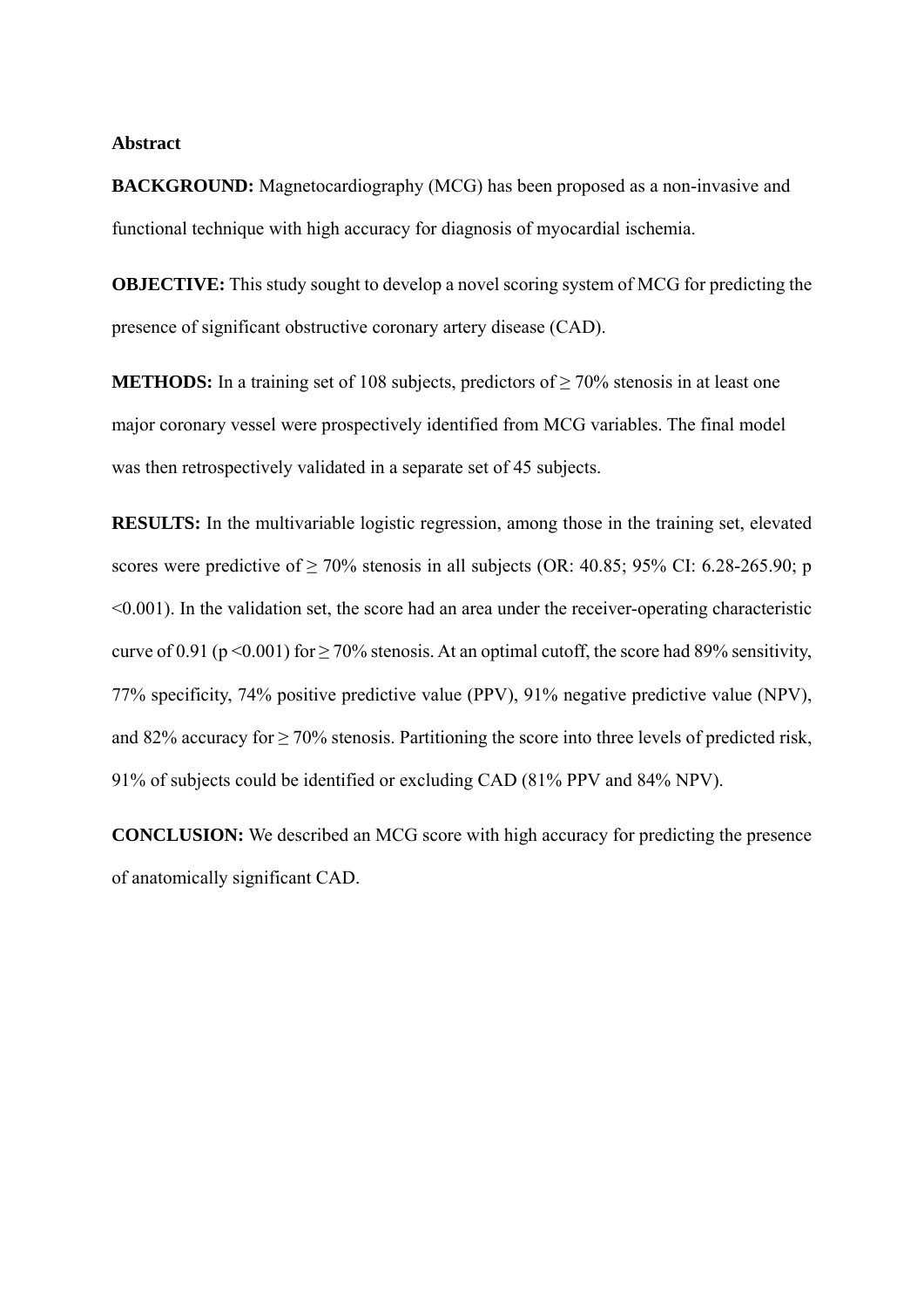## **1. Introduction**

Despite efforts to improve early diagnosis and the development of preventive therapies, the prevalence of coronary artery disease (CAD) in the general population remains high and is the leading cause of death for both men and women. It is estimated that one third of adults in the United States have some form of CAD, including more than 17 million with CAD and nearly 10 million with angina pectoris (1). Also, as ischemic events constantly occur after revascularization in CAD, the early detection of this is important for lifelong prognosis (2). Nevertheless, the detection of myocardial ischemia in patients with presumed CAD is still a challenge in routine cardiological diagnostics. Although non-invasive stress testing to detect inducible ischemia has been used to diagnose CAD (3), less than half of patients are evaluated non-invasively before percutaneous coronary intervention (PCI) (4). This is because of the testing limitation caused by low diagnostic accuracy and radiation hazard in coronary CT or SPECT.

Magnetocardiography (MCG) is a non-invasive, non-contact, and radiation-free multichannel mapping technique to record cardiac electromagnetic activity with high resolution (between  $10^{-11}$  Tesla and  $10^{-14}$  Tesla) (5-7). Both electrocardiography (ECG) and MCG provide information about the same electrical activities of the heart and thus a magnetocardiogram can be viewed as the magnetic equivalent of an electrocardiogram. However, the magnetic signal is much less influenced by the variations of conductance in body tissues than electric currents. Various clinical studies have already shown superior sensitivity of MCG than ECG for ischemic myocardium at rest, as well as under stress (8-12). MCG has been recognized for its outstanding ability to detect patients with CAD (13-16). Moreover, MCG accurately detects functionally significant CAD as defined by using FFR and provides an assessment of ischemic status in agreement with the percent change of ST-segment fluctuation score (17). Recently, our study found that the incorporation of non-dipole phenomenon (qualitative variable of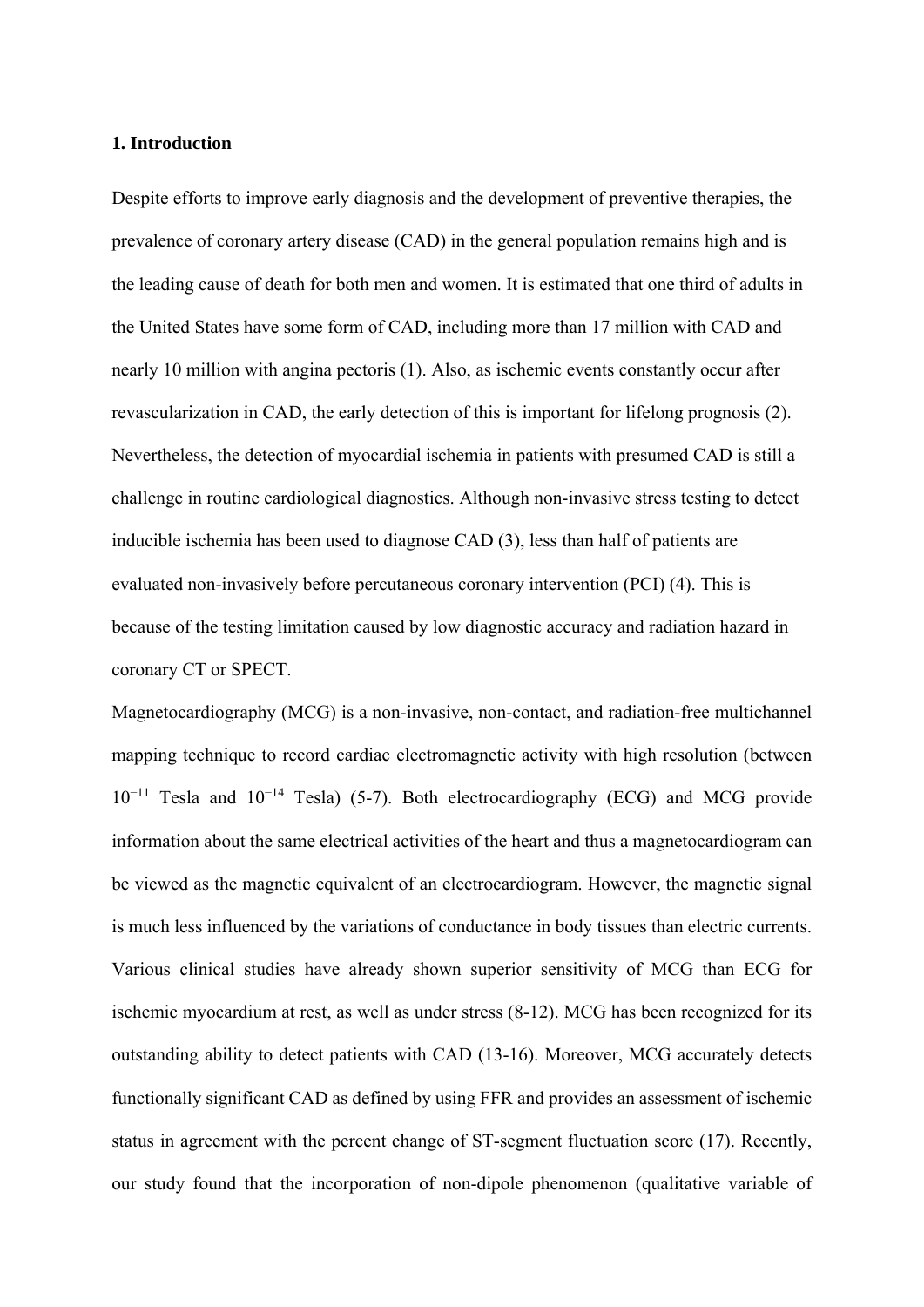MCG) into the percent change of ST-segment fluctuation score (a quantitative variable of MCG) significantly improved the diagnostic performance of CAD detection. In the present study, we attempted to develop a novel MCG score to predict the presence of significant CAD.

## **2. Methods**

## 2.1. Study population

The study was conducted as a prospective registry at Coburg Hospital, Coburg, Germany with the approval of the institutional review board and in accordance with the ethical guidelines of Clinical Hemorheology and Microcirculation (18). The written informed consent was obtained from all subjects. They were patients who were admitted to the hospital with an indication for coronary angiography due to chest pain or suspected CAD and were older than 18 years and suited for stress testing with MCG.

For the purposes of this analysis, we characterized significant coronary stenosis as  $\geq 70\%$ luminal obstruction. Although less severe stenoses might be associated with risk for cardiovascular events, we elected to use a widely accepted standard for defining angiographic significance. Exclusion criteria were acute coronary syndromes or recent (< 3 months) acute myocardial infarction, coronary artery bypass grafting, chronic total coronary occlusion, significant valvular heart disease, end stage renal failure, or refusal to enter the registry. After enrollment, simultaneous recordings of ECG and MCG at rest as well as under stress and echocardiography were performed in a standardized schedule within 24 hours. All MCG data were recorded before coronary angiography.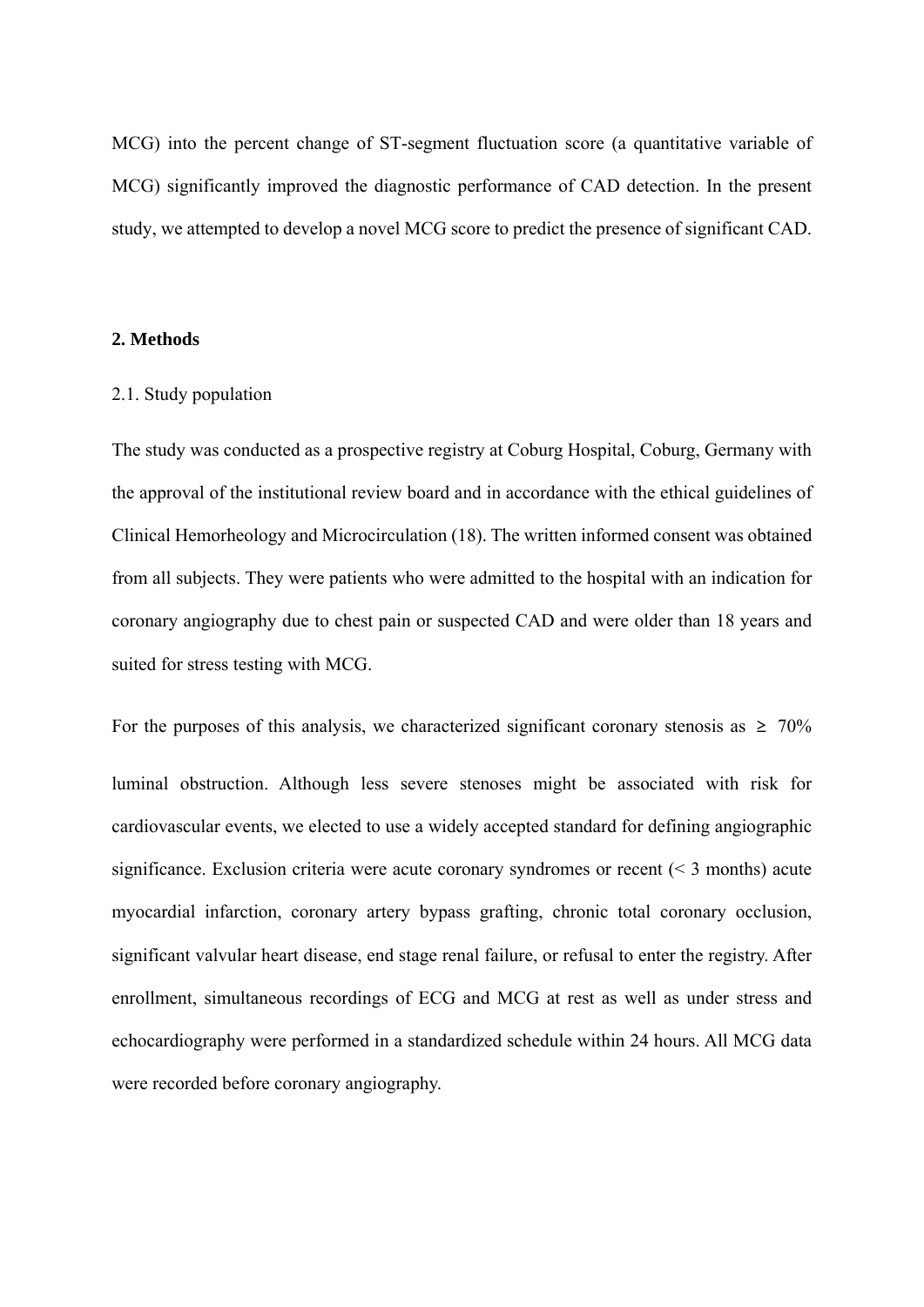## 2.2. MCG recording

The MCG recordings were performed using a 64-channel gradiometer system in a magnetically shielded room (MSR) (CS-MAG II, BMP GmbH, Hamburg, Germany) (19). The MCG system utilizes double relaxation oscillation superconducting quantum interference device (DROSQUID) sensors (20, 21). The average noise spectral density of the entire system in the MSR room is 10 fT/√Hz at 1 Hz and 5 fT/√Hz over 100 Hz. Tangential components of the cardiomagnetic fields were measured, which were effective in obtaining the overall heart information with a relatively small area of the sensor array (22). However, in order to apply the well-known magnetic field map variables, the tri-polar field map patterns were changed into ordinary dipolar field maps using minimum norm estimation (23). The signal processing software provided automatic digital filtering, averaging, synthetic gradiometer formation and baseline correction of the acquired recordings.

## 2.3. MCG data acquisition

The MCG signals were digitally recorded at rest for 100 s at a sampling rate of 500 Hz, with the patient in the supine position and the SQUID's 2-D arrayed sensors positioned close to, but not in contact with the left chest wall. Stress recordings were acquired by bicycle exercise test. An independent investigator performed quality evaluation and analysis of ECG and MCG.

## 2.4. MCG variables

We compared twelve arbitrarily chosen variables which are T-wave score at rest and stress, T-wave dispersion at rest and stress, T-wave vector-MCG (VMCG) at rest and stress, 1/2RTinterval VMCG rest and stress, ST-segment fluctuation score, %change of T-wave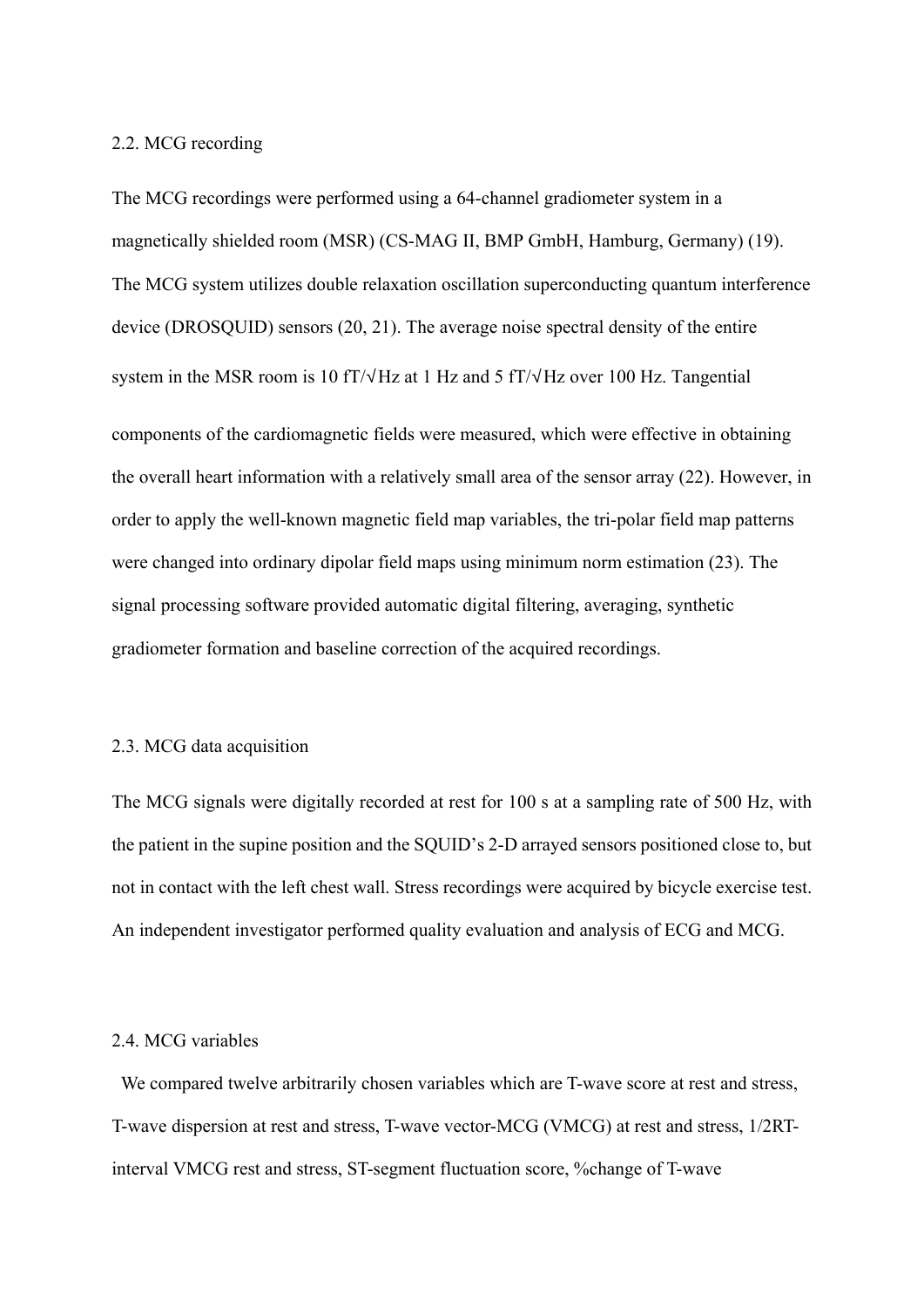dispersion, %change of T-wave VMCG, and %change of 1/2RT-interval VMCG between subjects with CAD and without CAD. The definition of the T-score and ST-segment fluctuation score has been published previously (6). The T-wave dispersion is automatically detected and the temporal standard deviation is calculated in milliseconds by the aforementioned automatic algorithm. VMCG is based on vector-ECG (24, 25). Our implementation follows existing literature. The tool shows the time-evolution of the main current vector, creating a closed loop for each wave in the heart signal. We measured the area of the T-wave loop between T-wave begin and max. The area is expected to increase during conductive problems, since areas of reduced conductivity effect the main current vector. 1/2RT-interval is the midpoint between R-wave peak and T-wave max. All the %change is calculated [(stress-rest) x 100/rest] between rest and stress conditions.

## 2.5. Statistical analysis

One hundred eight patients and 45 patients from the Coburg Hospital were selected as a training set prospectively and a validation set retrospectively. All the studies for MCG variable selection and the development of a diagnostic model were conducted exclusively on the training set. The starting sets of variables consisted of all twelve variables and were tested using the Wilcoxon Rank Sum test (Levene's test  $\leq 0.05$ ), student T test (Levene's test > 0.05), and the Fisher's exact test. The nine variables, which were significantly different between patients with and without CAD, were selected to build an optimal model for predicting the presence of obstructive CAD from the twelve variables selected for the statistical analysis above. An optimal model of multivariable logistic regression was chosen from 511 combinations of nine variables by Hosmer-Lemeshow goodness of fit test, Akaike information Criterion (AIC), Bayesian information Criterion (BIC), and area under the curve (AUC) with their receiver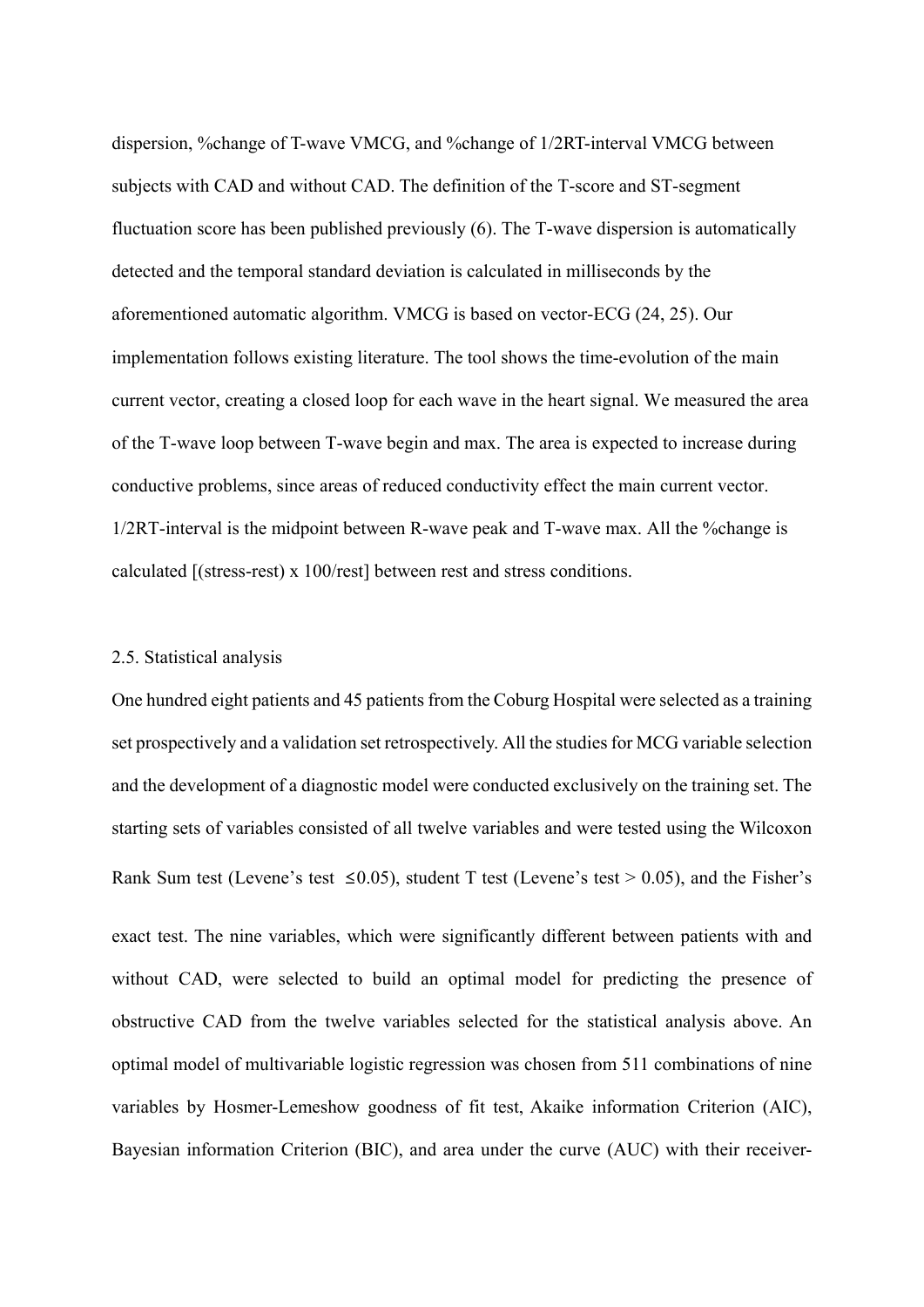operating characteristic (ROC) analyzing with confidence of the score based on the predicted probability in the validation set. If the new variable did not improve the performance, it was removed from the panel, and the next-best variable was selected. This method was repeated until there were no options left that satisfy the algorithm's goodness-of-fit requirements. When we reached the point where we had the final panel, the final model was built by using the entire training set, validating it on the validation set. Candidates were subjected to further analysis of discrimination via iterative model building, assessing change in area under the curve (AUC) with the addition of variables to the base model, along with assessment of improvement in calibration from their addition through minimization of the Akaike or Bayesian information criteria and goodness-of-fit in Hosmer-Lemeshow testing.

The final model included the MCG variables of five (T-wave score at stress, T-wave dispersion at stress, T-wave VMCG at rest, %change of T-wave VMCG, and %change of 1/2RT-interval VMCG). Multivariable logistic regression was used to evaluate the performance of the model in the training set as a whole as well as in several relevant subgroups; diagnostic odds ratios (ORs) with 95% confidence intervals (CIs) were generated. Subsequently, the final model was evaluated with the validation set: To do so, we generated the score distribution within the validation cohort, followed by receiver-operating characteristic (ROC) testing with the score as a function of the AUC. Operating characteristics of the score were calculated, with sensitivity, specificity, positive predictive value (PPV), and negative predictive value (NPV) generated. The range of the diagnostic model was then partitioned into three different risk levels, corresponding to multiple levels of CAD risk. All statistics were performed by using R software, version 3.3 (R Foundation for Statistical Computing, Vienna, Austria). P values are 2-sided and with a value < 0.05 was considered significant.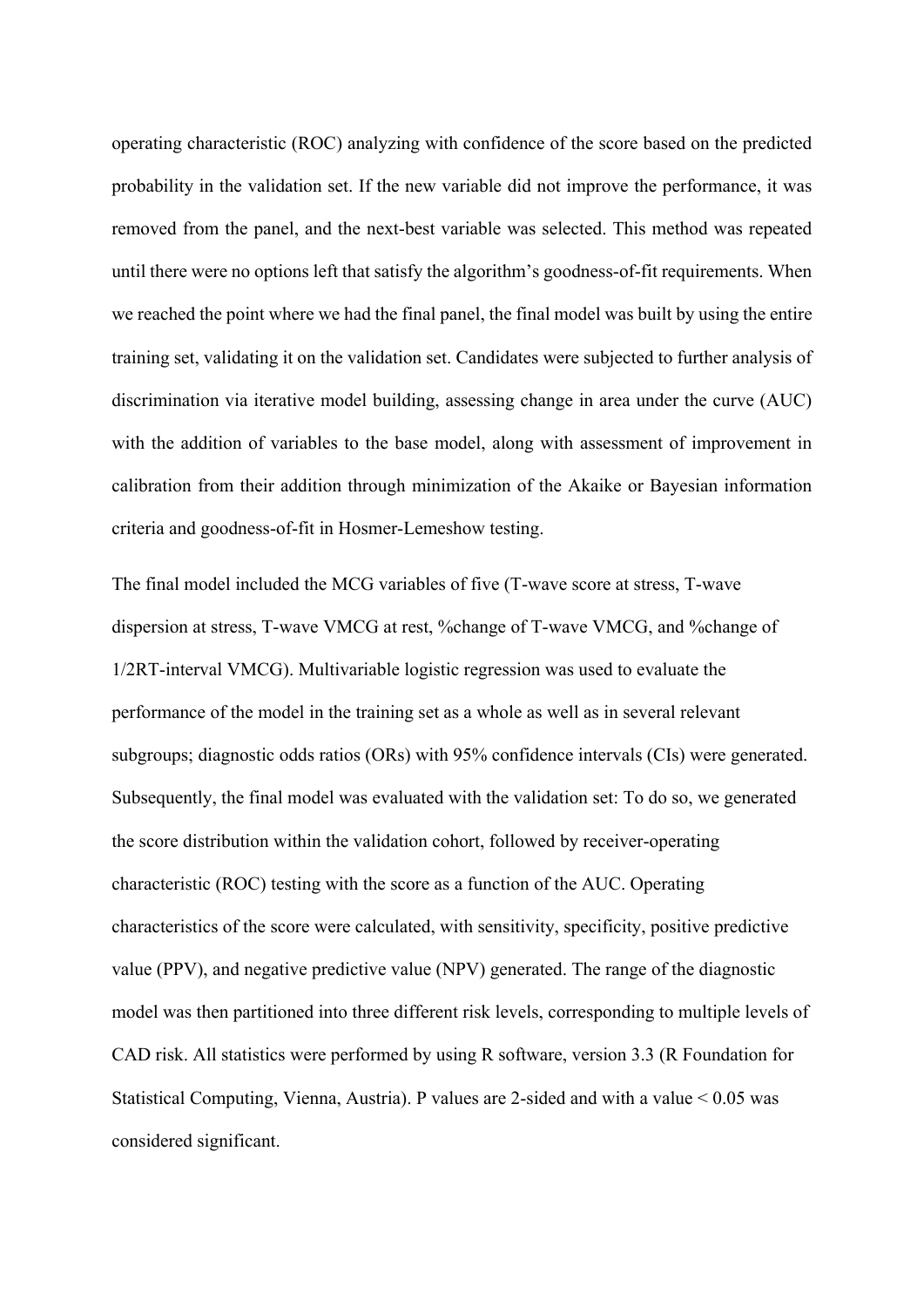## **3. Results**

## 3.1. Study patients

Baseline characteristics of study subjects, dichotomized as a presence or absence of significant CAD, are detailed in Table 1. There were numerous baseline characteristics that differed between those in the training set who had at least one coronary stenosis  $\geq 70\%$  and those who did not. The validation set came from the previous data (17).

|                                 | <b>Subjects without CAD</b><br><b>Subjects with CAD</b><br>$(n = 35)$<br>$(n = 73)$ |                   | p-value |  |
|---------------------------------|-------------------------------------------------------------------------------------|-------------------|---------|--|
|                                 |                                                                                     |                   |         |  |
| Men                             | 13(37.1)                                                                            | 41(56.2)          | 0.050   |  |
| Age (years)                     | $65.2 \pm 12.1$                                                                     | $63.7 \pm 9.6$    | 0.519   |  |
| Hypertension                    | 27(77.1)                                                                            | 60(82.2)          | 0.353   |  |
| Diabetes mellitus               | 21(60.0)                                                                            | 31(42.5)          | 0.067   |  |
| Hypercholesterolemia            | 12(34.3)                                                                            | 28 (38.4)         | 0.424   |  |
| Previous CAD                    | 8(22.9)                                                                             | 4(5.5)            | 0.011   |  |
| Clinical manifestations         |                                                                                     |                   | < 0.001 |  |
| Typical chest pain              | 26(74.3)                                                                            | 27(37.0)          |         |  |
| Atypical chest pain             | 9(25.7)                                                                             | 46(63.0)          |         |  |
| Ejection fraction (%)           | $48.9 \pm 5.9$                                                                      | $58.0 \pm 6.4$    | < 0.001 |  |
| Multivessel disease             | 8(22.9)<br>$\boldsymbol{0}$                                                         |                   | < 0.001 |  |
| MCG variables                   |                                                                                     |                   |         |  |
| Positive T-wave score at stress | 26(74.3)                                                                            | 1(1.4)            | < 0.001 |  |
| T-wave dispersion at stress     | $8.7 \pm 1.6$                                                                       | $6.2 \pm 1.2$     | < 0.001 |  |
| T-wave VMCG at rest             | $0.025 \pm 0.014$                                                                   | $0.017 \pm 0.014$ | 0.006   |  |

#### **Table 1. Baseline Characteristics**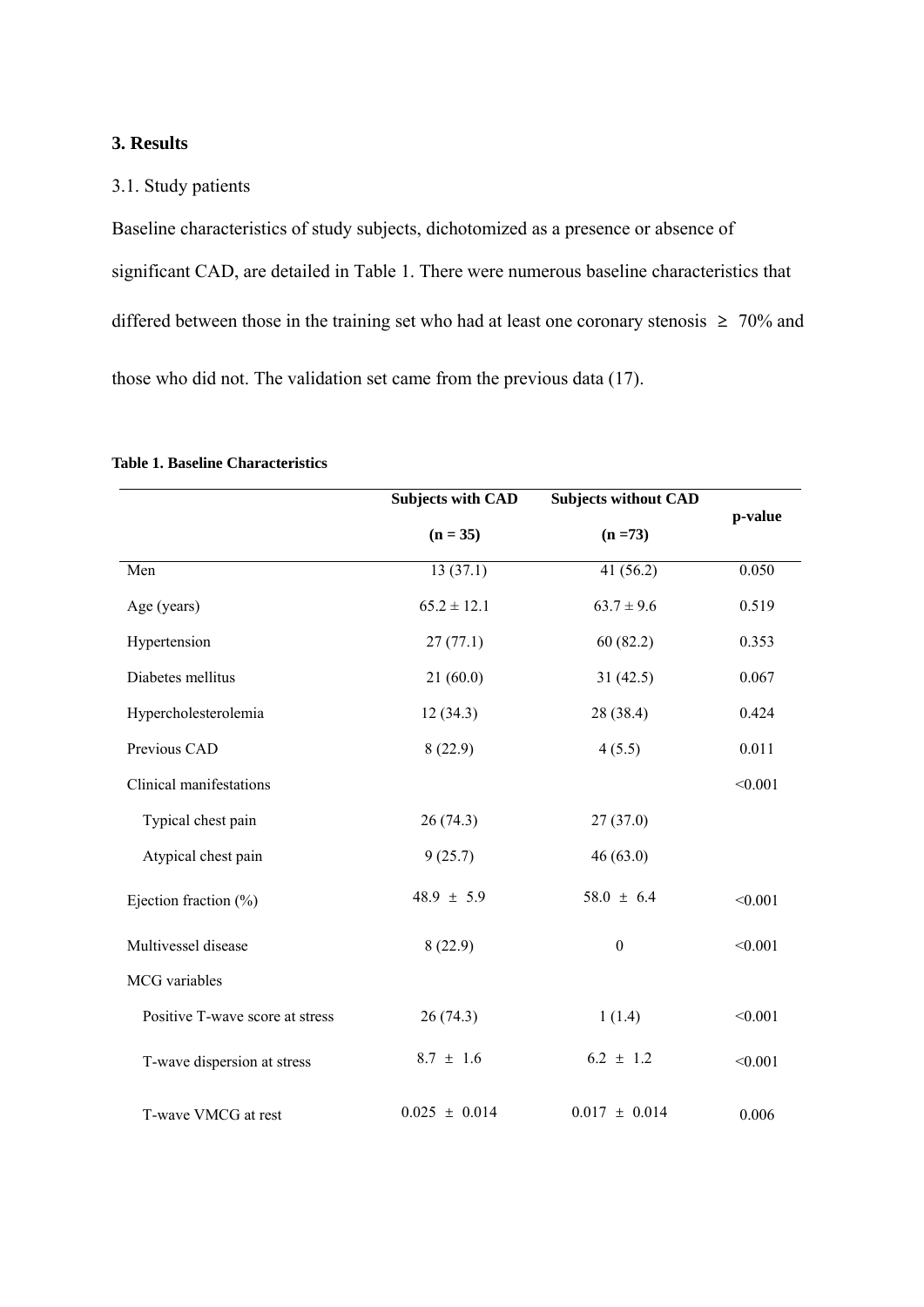| % ohange of T-wave VMCG        | $281.1 \pm 281.2$ | $111.2 \pm 149.2$ | 0.002   |
|--------------------------------|-------------------|-------------------|---------|
| %change of 1/2RT-interval VMCG | $278.5 \pm 213.7$ | $60.3 \pm 112.1$  | < 0.001 |

Data are mean  $\pm$  SD or number (percentage) or median (interquartile range). CAD = coronary artery disease; NSTEMI = non-ST segment elevation myocardial infarction; MCG = magnetocardiography; VMCG = vector magnetocardiography

### 3.2. MCG scoring system

In the training cohort, independent predictors of CAD  $\geq$  70% in any one vessel included five MCG variables (T-wave score at stress, T-wave dispersion at stress, T-wave VMCG at rest, %change of 1/2RT-interval VMCG, and %change of T-wave VMCG). Model fitting performed on the validation cohort (Table 2) shows that the addition of MCG variables improved discrimination, while simultaneously improving the calibration for coronary stenosis of ≥70%, as evidenced by minimization of the Akaike or Bayesian information criteria and with concomitant goodness of fit through Hosmer-Lemeshow testing. With respect to the variables, candidates were retained if they strengthened the model and/or improved calibration.

| Table 2. Validation cohort: Model fitting |  |  |  |  |
|-------------------------------------------|--|--|--|--|
|-------------------------------------------|--|--|--|--|

|                                                                             | <b>AUC</b> | AIC     | BIC     | Hosmer-<br>Lemeshow<br>p Value |
|-----------------------------------------------------------------------------|------------|---------|---------|--------------------------------|
| $T-Ss + T-Ds + T-VMCGr + \%A$ 1/2RT-VMCG + % $\Delta$ T-VMCG                | 0.91       | 53.1655 | 69.2583 | 0.59                           |
| $T-Ss + T-Ds + T-VMCGr + \% \Delta T-D + \% \Delta T-VMCG$                  | 0.91       | 61.5748 | 77.6676 | 0.16                           |
| $T-Ss + T-Ds + T-VMCGr + %\Delta T-D + %\Delta 1/2RT-VMCG + %\Delta T-VMCG$ | 0.91       | 54.6688 | 73.4437 | 0.95                           |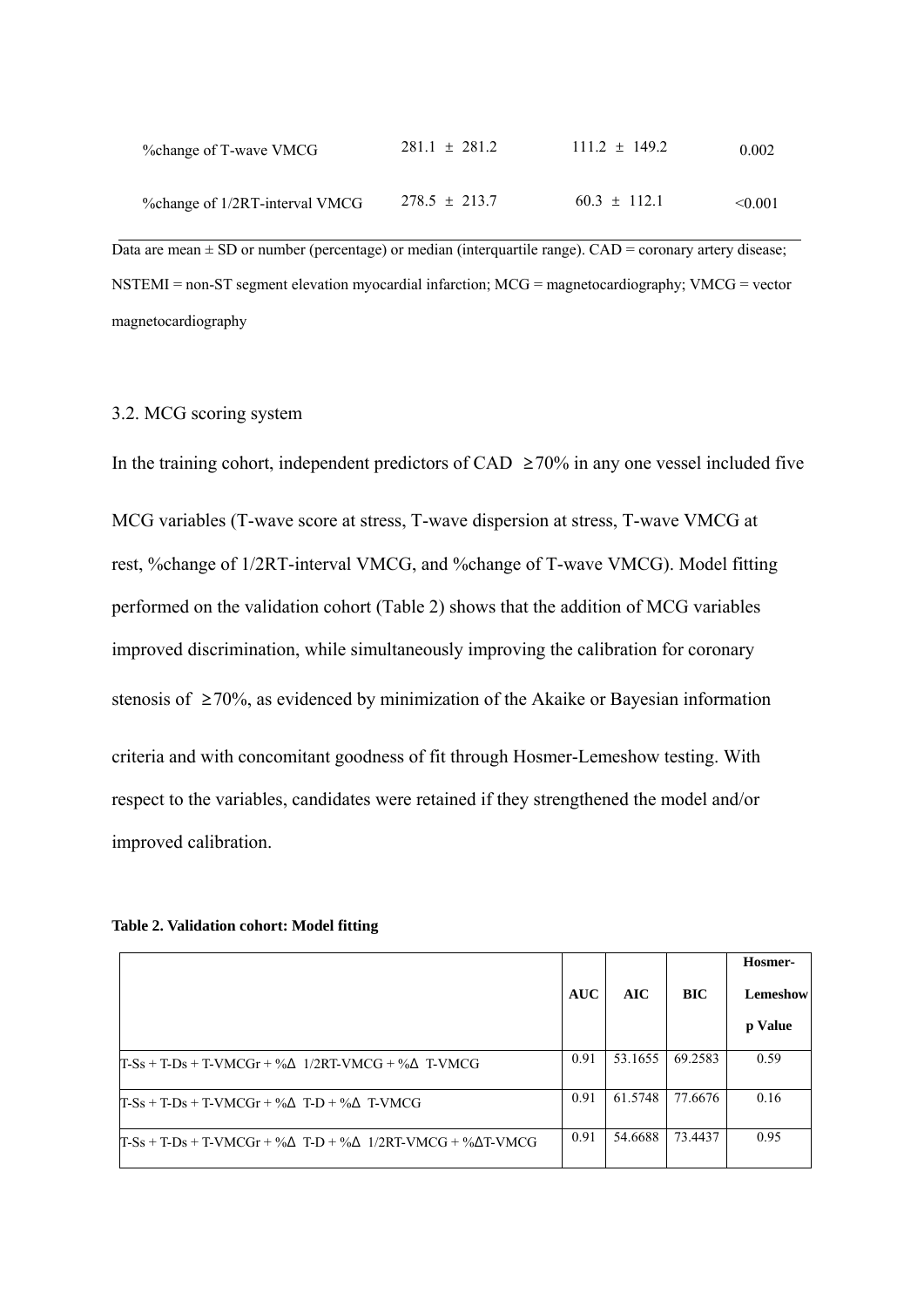| $T-Ss + T-Ds + T-WMCGr + T-WMCGs + %\Delta T-WMCG$     | 0.87 | 56.4208 | 72.5136         | 0.09 |
|--------------------------------------------------------|------|---------|-----------------|------|
| $T-Ss + T-Ds + \%$ T-D + $%$ A 1/2RT-VMCG + $%$ T-VMCG | 0.87 |         | 53.1029 69.1957 | 0.80 |

T-Ss = T-wave score at stress; T-Ds = T-wave dispersion at stress; T-VMCGr = T-wave VMCG at rest;  $\%$  $\Delta$ 

 $1/2RT-VMCG = \%$ change of  $1/2RT$ -interval VMCG; % $\Delta$  T-VMCG = %change of T-wave VMCG; % $\Delta$  T-D = %change of T-wave dispersion; T-VMCGs = T-wave VMCG at stress; AIC = Akaike information criterion; AUC = area under the curve; BIC = Bayesian information criterion.

In multivariable logistic regression, among those in the training cohort, our score strongly predicted severe CAD in all subjects (OR: 40.85; 95% CI: 6.28 to 265.90; p < 0.001). Individual scores were then calculated for patients in the validation cohort, and results were expressed as a function of CAD presence. In doing so, a bimodal score distribution was revealed (Figure 1), with higher prevalence of severe CAD in those with higher scores and lower prevalence among those with lower scores.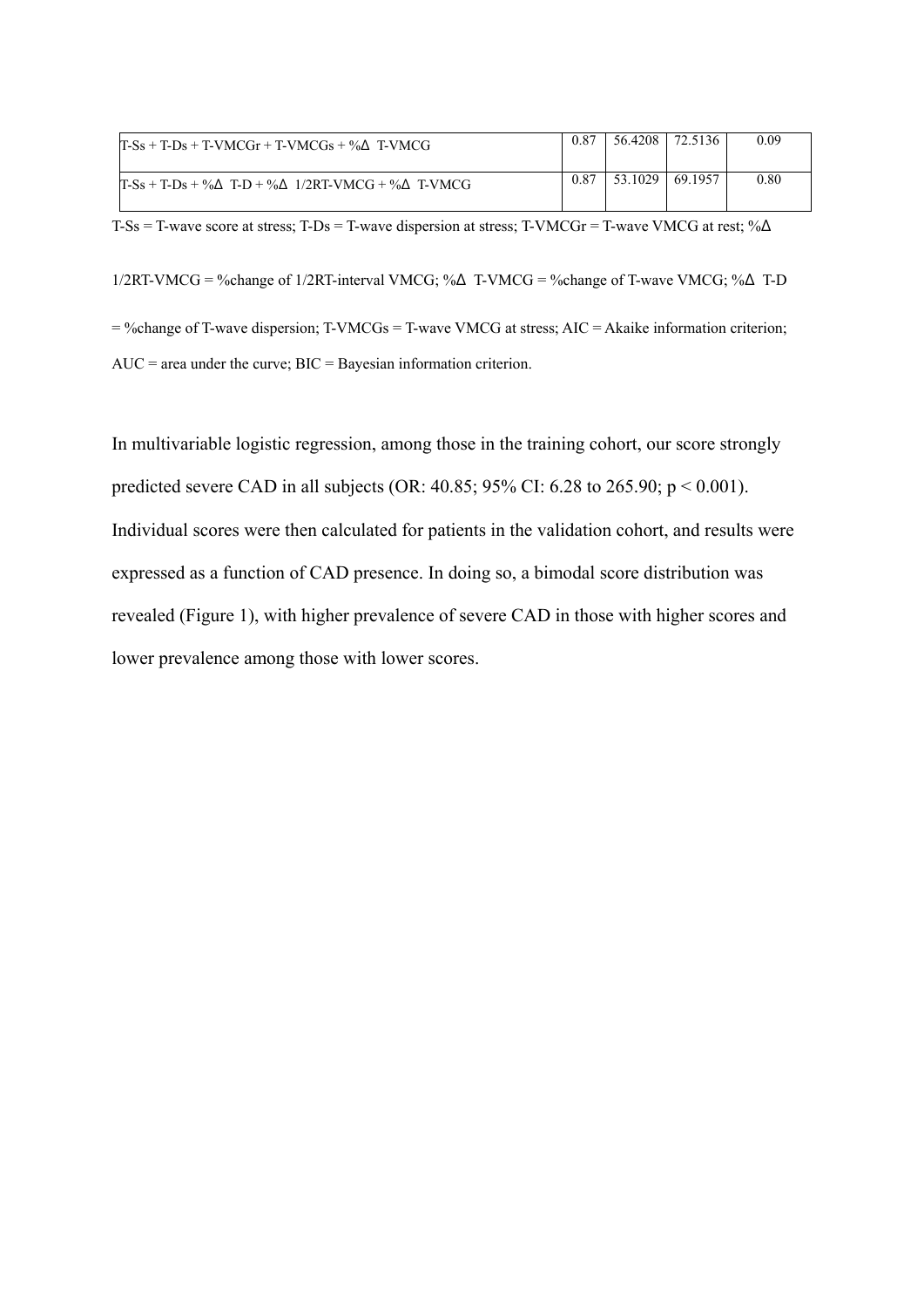

Fig. 1. Distribution of the CAD score to predict severe CAD. A bimodal distribution of the magnetocardiography score is noted in the validation set ( $n = 45$ ), with preponderance of those with significant CAD distributed at higher scores. Positive = subjects with at least one coronary stenosis  $\geq$  70% (definition of significant); negative = subjects without coronary stenoses  $\geq$  70%.

In ROC testing, for the gold standard diagnosis of  $\geq 70\%$  stenosis of any major epicardial coronary artery, the scores generated had an AUC of  $0.91$  ( $p < 0.001$ ) (Figure 2). At optimal cutoff, the score had 89% sensitivity, 77% specificity, 74% positive predictive value, 91%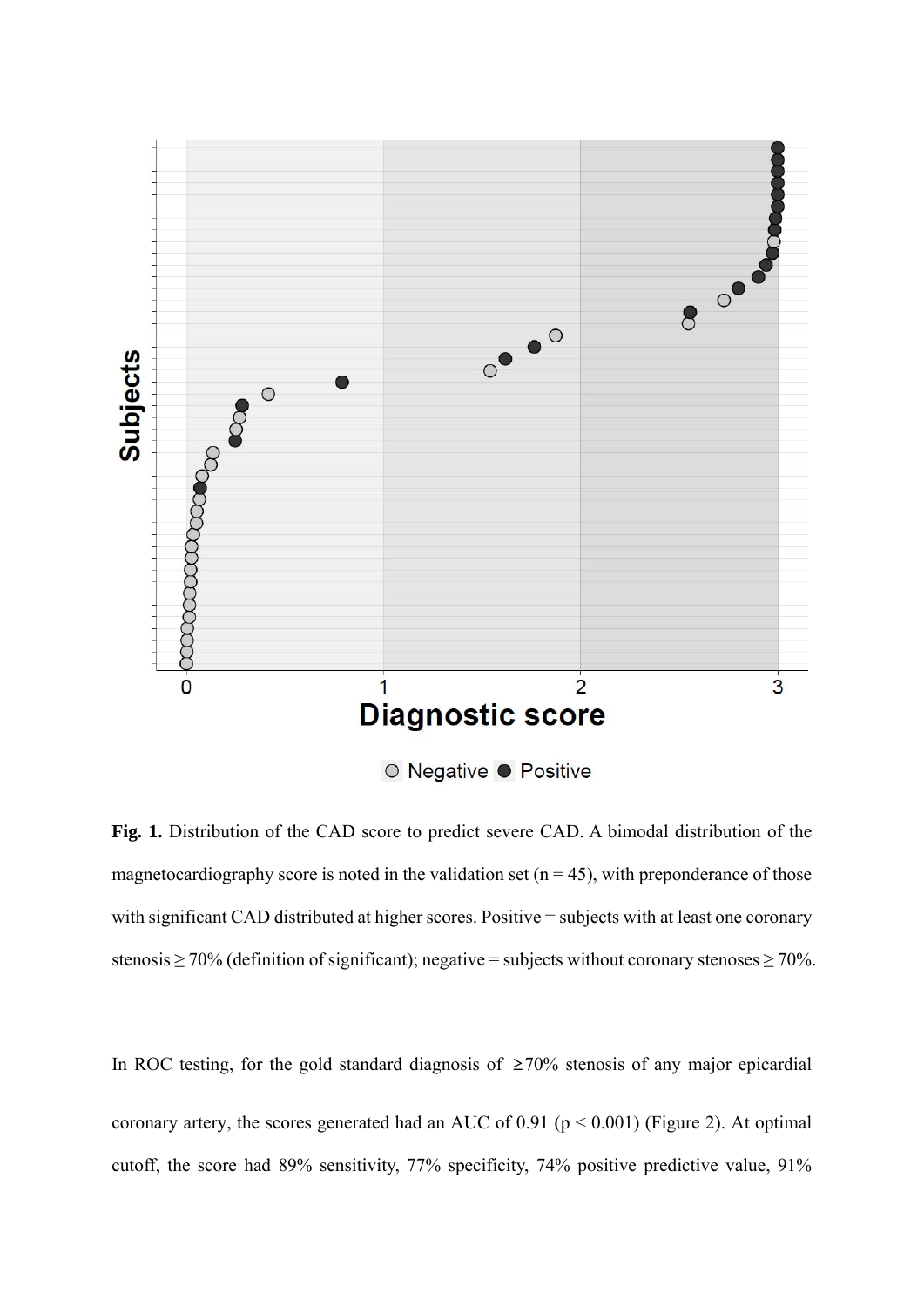negative predictive value and accuracy of 82% for  $\geq$  70% stenosis. When the score was divided into 3 categories of predicted risk, 91% of subjects could be "ruled in" or "ruled out" for severe CAD with an NPV of 84% and a PPV of 81%, respectively.



Fig. 2. Receiver-operating characteristic curve. The magnetocardiography score had a very robust area under the curve (AUC). The sensitivity, specificity, positive predictive value, negative predictive value, and accuracy at the optimal cutoff are included.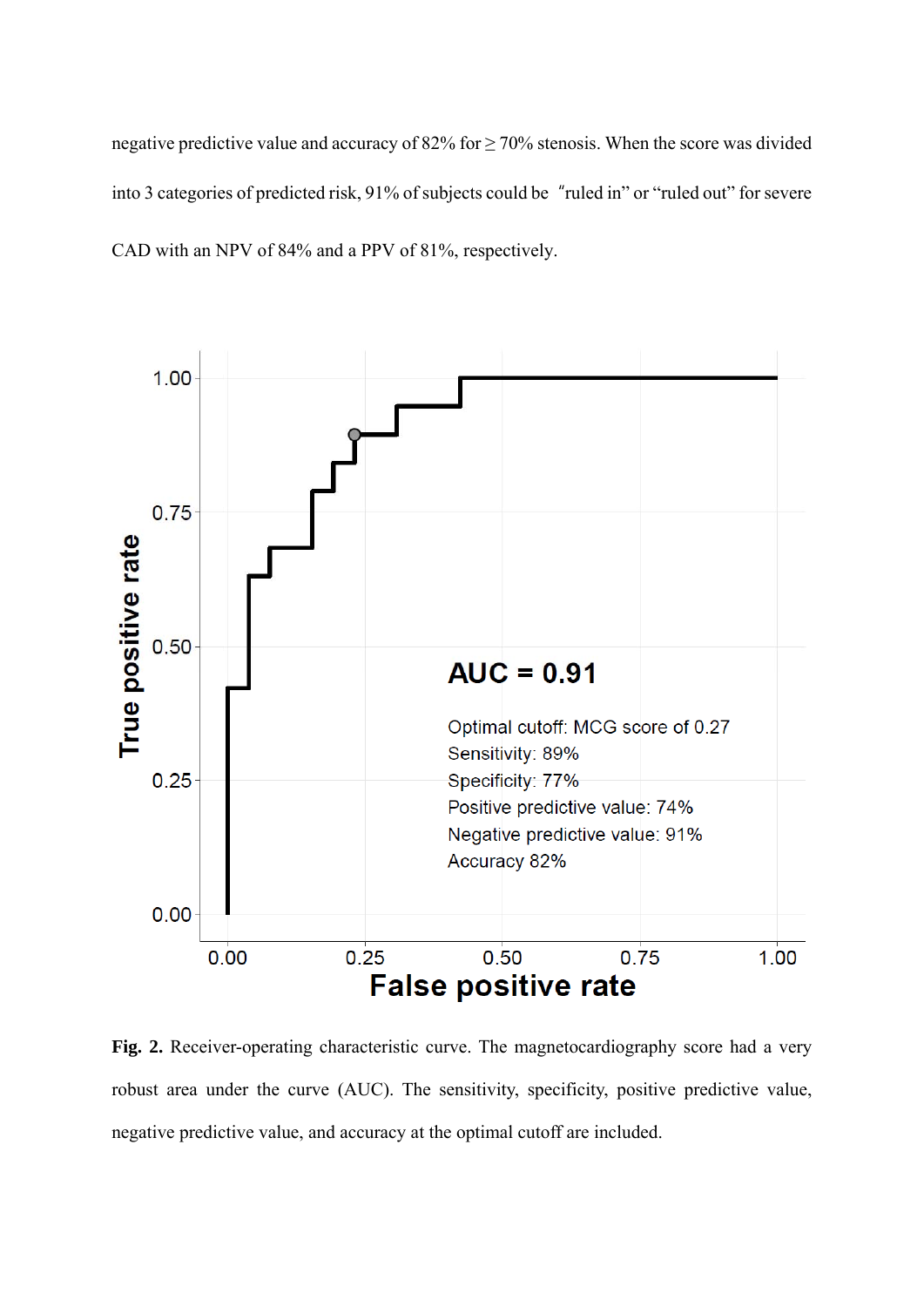### **4. Discussion**

This study describes a novel scoring system to predict the presence of severe epicardial CAD  $(2 \t 70\%$  stenosis in at least one major vessel). The main results obtained from this study are as follows. This score combined five relevant MCG variables. For the diagnosis of  $\geq 70\%$ stenosis of any major epicardial coronary artery, the score generated had an area under the ROC curve of 0.91 in the validation set and, at the optimal cutoff point (MCG score of 0.27), the score had 89% sensitivity, 77% specificity, 74% positive predictive value, 91% negative predictive value, and accuracy of 82%.

For non-invasive diagnosis of CAD, to our knowledge, such efforts are not sufficiently explored. After derivation of a candidate list of assays with MCG plausibility for the detection of underlying CAD, we performed a broad search of >12 variables; in doing so, five variables (T-wave score at stress, T-wave dispersion at stress, T-wave VMCG at rest, %change of 1/2RT-interval VMCG, and %change of T-wave VMCG) were found. Each either added to model discrimination and/or calibration for predicting epicardial stenoses  $\geq$ 

70%. Our data suggest that this MCG scoring method is useful for predicting the presence of angiographically significant CAD.

MCG is a non-contact and non-invasive technique to assess the electromagnetic activity of a human heart particularly for ischemic myocardium both at rest and under stress with superior sensitivity (5, 7). Transient myocardial ischemia causes well-recognizable changes in a variety of MCG variables (8, 9, 13). Electrophysiological alteration is the first consequence of myocardial hypoxia occurring in less than a minute after the reduction of blood flow or unmet metabolic demand. The changes of the magnetic field under hypoxia are due to the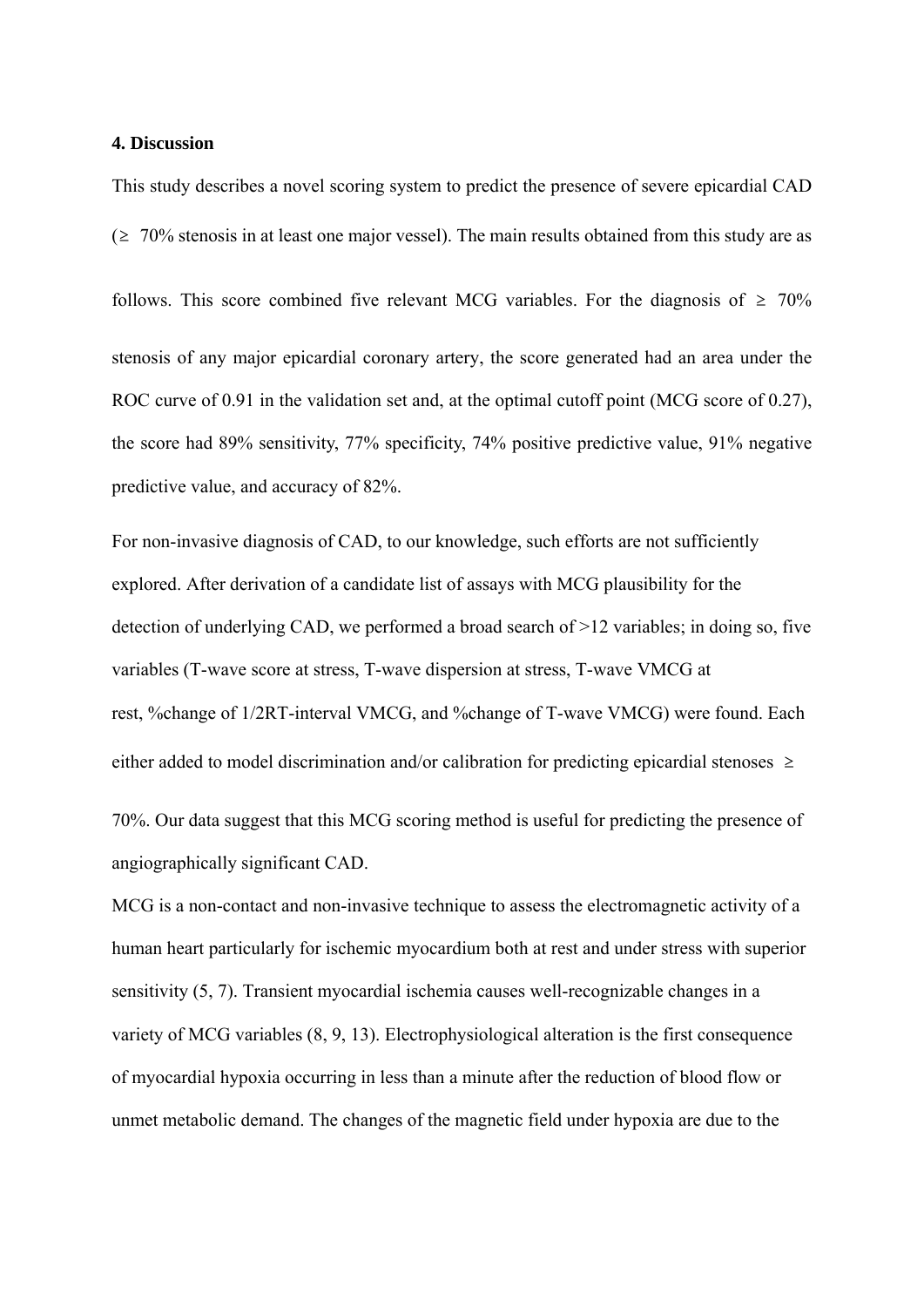reduction of the transmembrane action potential of cardiomyocytes (26-28), which can be demonstrated by MCG (29).

Through this study, we introduce a noble MCG score approaches for cardiac magnetic field analysis in order to detect CAD. In our previous study, we showed the change of ST-segment fluctuation score accurately predicted the presence of hemodynamically significant CAD when compared to FFR (17). As a qualitative variable, the non-dipole phenomenon showed better accuracy to detect CAD than the quantitative variable, the change of ST-segment fluctuation score. However, two variables were removed during the model fitting process. To our knowledge, this is the first description of MCG score system as a diagnostic tool for coronary atherosclerosis in humans. Our data suggest that this score can be useful for predicting the presence of angiographically significant CAD.

Clearly, the score we have developed deserves critical validation in other unique cohorts, including potentially in patients with suspicious of CAD for whom a physician is considering the risk/benefit ratio of sending the patient for coronary angiography. A score like this could aid in such decisions. Further exploration of the score in patients with different pre-test probabilities for significant CAD will be the next step.

#### 4.1. Study limitations

There are some limitations that should be acknowledged. Firstly, the current study has limitations inherent to its retrospective nature of patients in a limited number for the validation. Secondly, this study investigated a population with high disease prevalence, and thus further studies are required to establish the diagnostic performance of MCG in lowerrisk patients. In spite of these limitations, this is the first study to determine the diagnostic value of the MCG score system to detect CAD.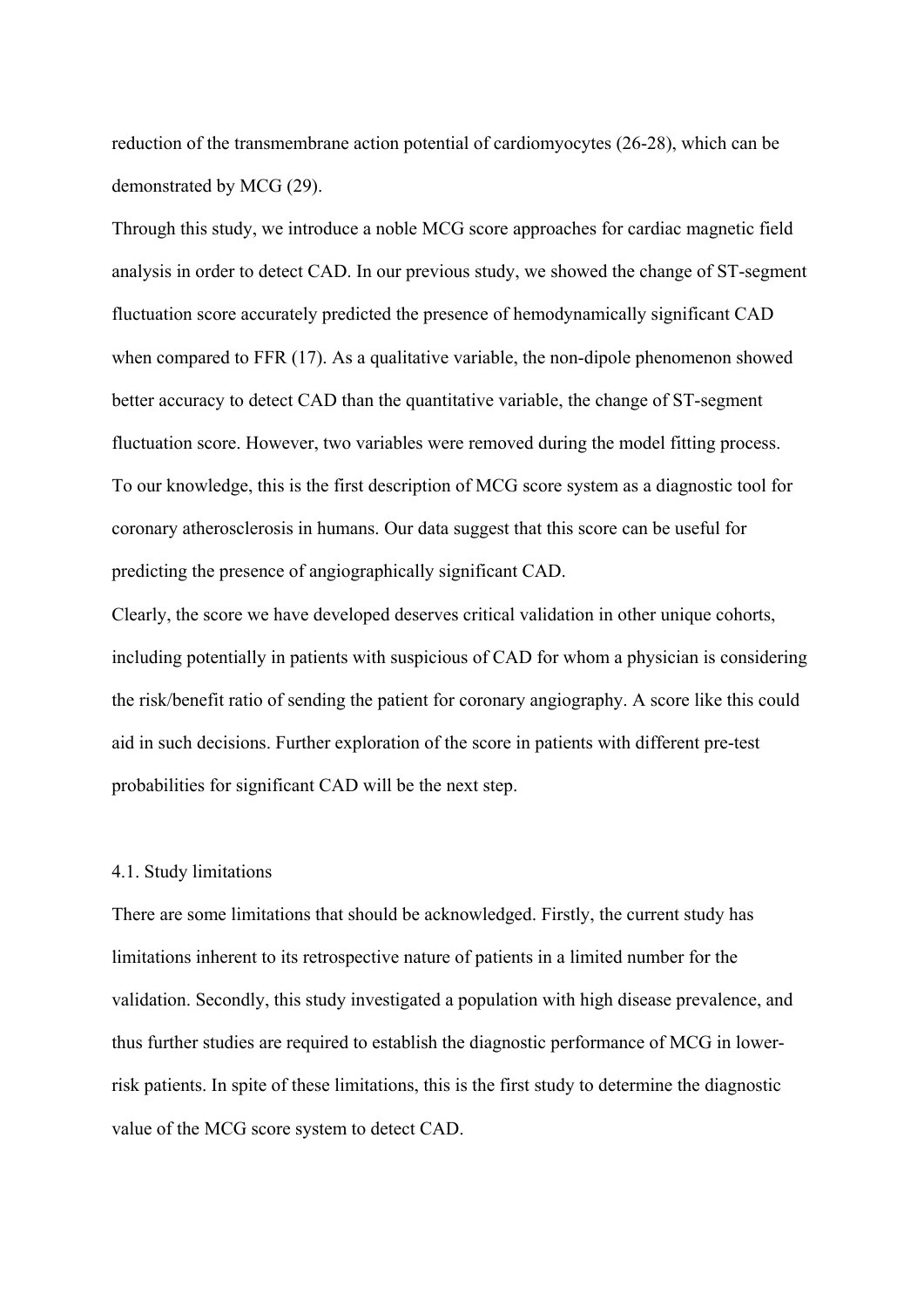### **5. Conclusion**

We have developed an MCG scoring system to reliably diagnose severe epicardial CAD. Advantages of such a reliable MCG score are that it can be widely disseminated, it can be easily interpreted, and it can be associated with a well-defined sequence of therapeutic steps to reduce the risk of CAD-related complications, such as antiplatelet or lipid-lowering therapy. Further studies using our scoring system are planned.

## **Acknowledgments**

SGP and JB were supported by the Genome Korea Project in Ulsan (800 genome sequencing) Research Fund (1.180017.01) of UNIST (Ulsan National Institute of Science & Technology) and the Genome Korea Project in Ulsan (200 genome sequencing) Research Fund (1.180024.01) of UNIST (Ulsan National Institute of Science & Technology)

## **Disclosures**

None of the authors report any conflict of interest with the specific subject of the study.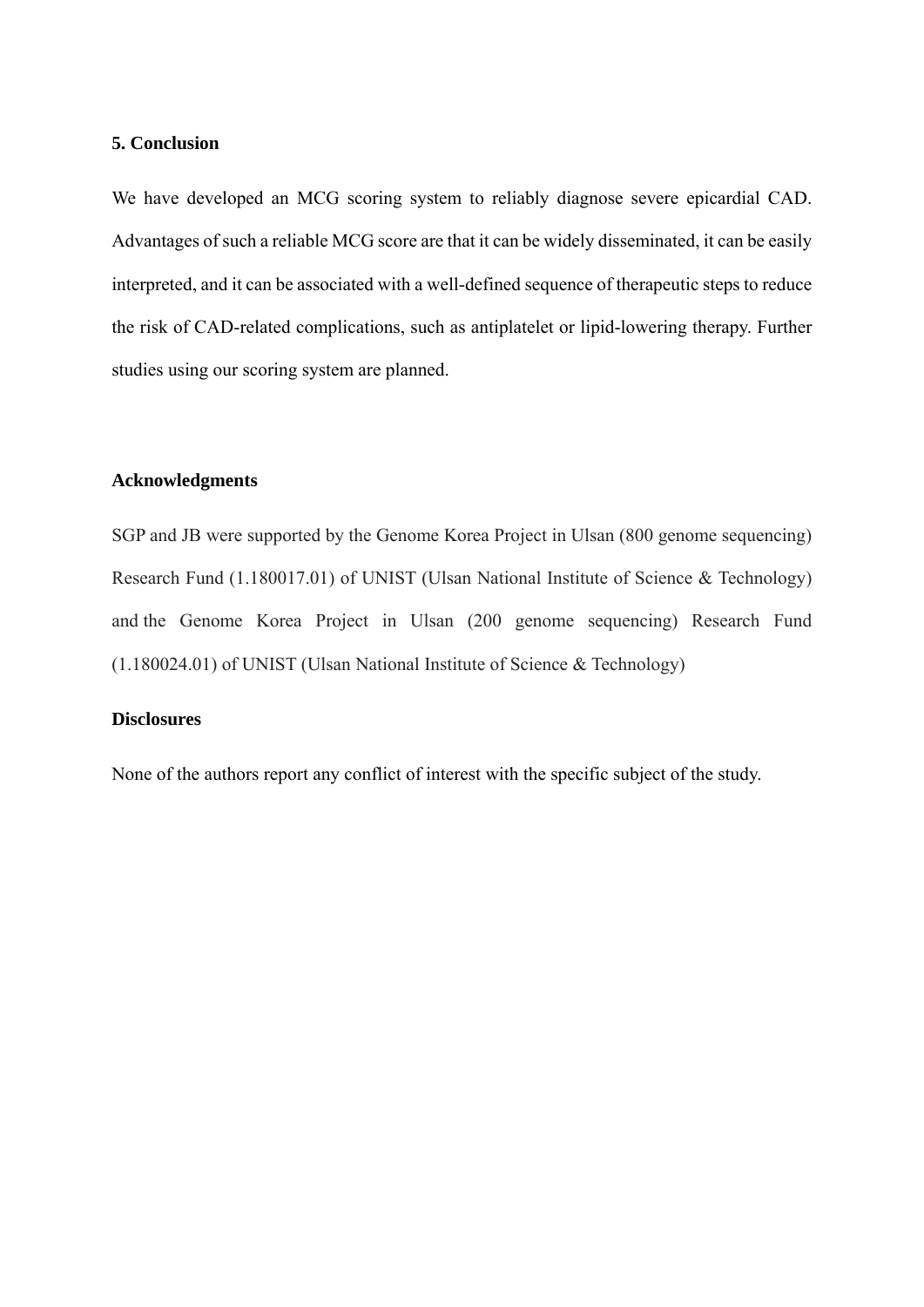### **References**

1. Benjamin EJ, Virani SS, Callaway CW, Chamberlain AM, Chang AR, Cheng S, et al. Heart Disease and Stroke Statistics-2018 Update: A Report From the American Heart Association. Circulation. 2018;137(12):e67 e492.

2. Anadol R, Gori T. The mechanisms of late scaffold thrombosis. Ciln Hemorheol Microcirc. 2017; 67(3- 4):343-6

3. Fihn SD, Gardin JM, Abrams J, Berra K, Blankenship JC, Dallas AP, et al. 2012 ACCF/AHA/ACP/AATS/PCNA/SCAI/STS Guideline for the Diagnosis and Management of Patients With Stable Ischemic Heart Disease: A Report of the American College of Cardiology Foundation/American Heart Association Task Force on Practice Guidelines, and the American College of Physicians, American Association for Thoracic Surgery, Preventive Cardiovascular Nurses Association, Society for Cardiovascular Angiography and Interventions, and Society of Thoracic Surgeons. Circulation. 2012;126(25):e354-471.

4. Lin GA, Dudley RA, Lucas FL, Malenka DJ, Vittinghoff E, Redberg RF. Frequency of stress testing to document ischemia prior to elective percutaneous coronary intervention. JAMA. 2008;300(15):1765-73.

5. Koch H. Recent advances in magnetocardiography. J Electrocardiol. 2004;37 Suppl:117-22.

6. Park JW, Jung F. Qualitative and quantitative description of myocardial ischemia by means of magnetocardiography. Biomed Tech (Berl). 2004;49:267-73.

7. Kwong JS, Leithauser B, Park JW, Yu CM. Diagnostic value of magnetocardiography in coronary artery disease and cardiac arrhythmias: A review of clinical data. Int J Cardiol. 2013;167(5):1835-42.

8. Hanninen H, Takala P, Makijarvi M, Montonen J, Korhonen P, Oikarinen L, et al. Recording locations in multichannel magnetocardiography and body surface potential mapping sensitive for regional exercise-induced myocardial ischemia. Basic ResCardiol. 2001;96:405-14.

9. Hanninen H, Takala P, Korhonen P, Oikarinen L, Makijarvi M, Nenonen J, et al. Features of ST segment and T-wave in exercise-induced myocardial ischemia evaluated with multichannel magnetocardiography. Ann Med. 2002;34(2):120-9.

10. Tolstrup K, Madsen BE, Ruiz JA, Greenwood SD, Camacho J, Siegel RJ, et al. Non-invasive resting magnetocardiographic imaging for the rapid detection of ischemia in subjects presenting with chest pain. Cardiology. 2006;106(4):270-6.

11. Lim HK, Chung N, Kim K, Ko YG, Kwon H, Lee YH, et al. Can magnetocardiography detect patients with non-ST-segment elevation myocardial infarction? Ann Med. 2007;39(8):617-27.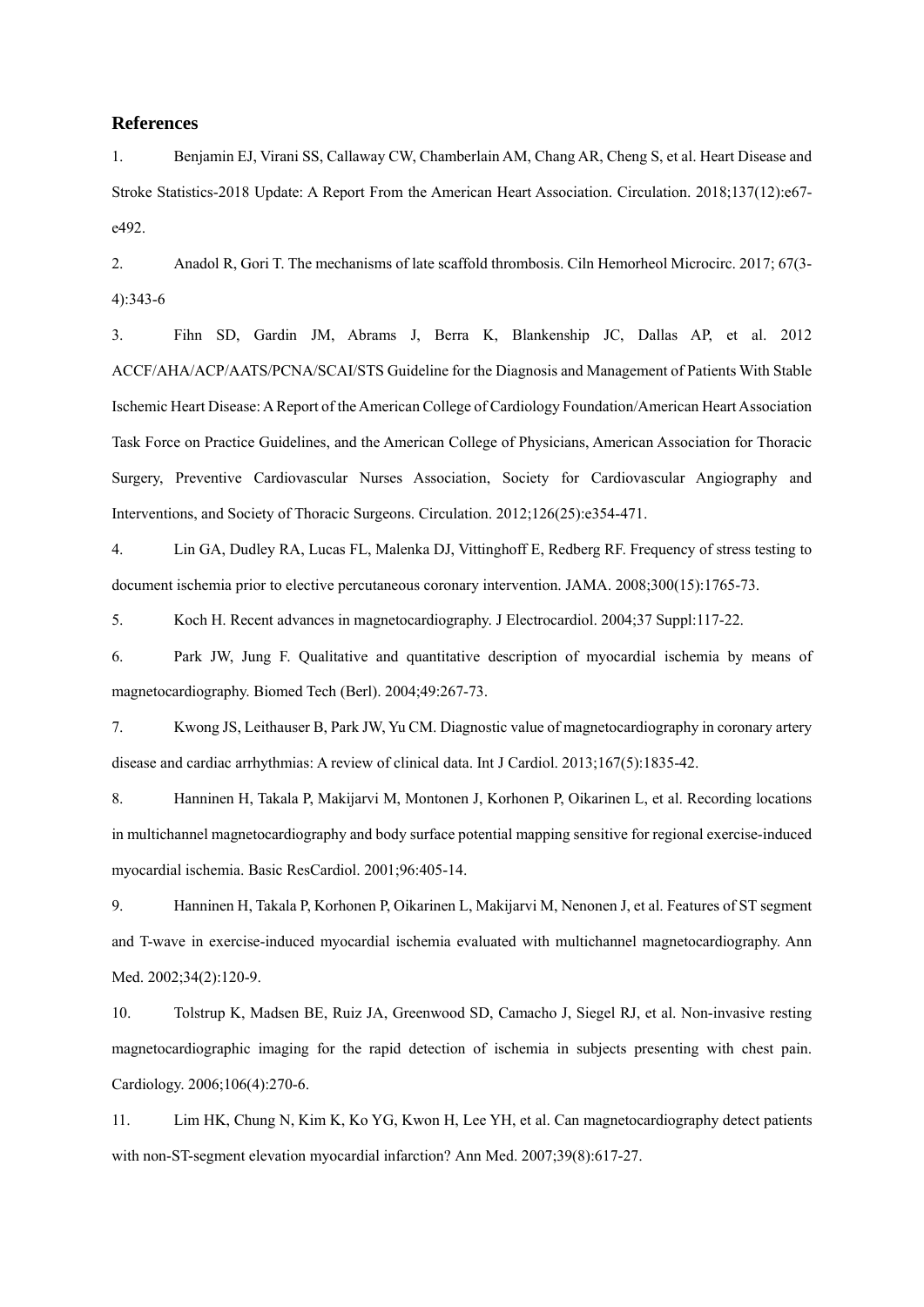12. Lim HK, Kwon H, Chung N, Ko YG, Kim JM, Kim IS, et al. Usefulness of magnetocardiogram to detect unstable angina pectoris and non-ST elevation myocardial infarction. Am J Cardiol. 2009;103(4):448-54.

13. Hailer B, Van Leeuwen P. Detection of coronary artery disease with MCG. Neurology & Clinical Neurophysiology. 2004;2004:82.

14. Park JW, Hill PM, Chung N, Hugenholtz PG, Jung F. Magnetocardiography predicts coronary artery disease in patients with acute chest pain. Ann Noninvasive Electrocardiol. 2005;10:312-23.

15. Hanninen H, Holmstrom M, Vesterinen P, Karvonen M, Vaananen H, Oikarinen L, et al. Magnetocardiographic assessment of healed myocardial infarction. Ann Noninvasive Electrocardiol. 2006;11:211-21.

16. On K, Watanabe S, Yamada S, Takeyasu N, Nakagawa Y, Nishina H, et al. Integral value of JT interval in magnetocardiography is sensitive to coronary stenosis and improves soon after coronary revascularization. Circ J. 2007;71:1586-92.

17. Park JW, Shin ES, Ann SH, Godde M, Park LS, Brachmann J, et al. Validation of magnetocardiography versus fractional flow reserve for detection of coronary artery disease. Clin Hemorheol Microcirc. 2015;59(3):267-81.

18. Anonymous. Ethical guidelines for publication in Clinical Hemorheology and Microcirculation: Update 2016. Clin Hemorheol Microcirc. 2016 May 11;63(1):1-2.

19. Lee YH, Yu KK, Kim JM, Kwon H, Kim K. A high-sensitivity magnetocardiography system with a divided gradiometer array inside a low boil-off Dewar. Supercond Sci Technol. 2009;22(11):114003.

20. Lee YH, Kwon HC, Kim JM, Park JK, Park JC. Double relaxation oscillation SQUID with high fluxto-voltage transfer and its application to a biomagnetic multichannel system. Journal of the Korean Physical Society. 1998;32(4):600-5.

21. Kim K, Lee YH, Kwon HC, Kim JM, Park JK, Kim IS. Correction in the principal component elimination method for neuromagnetic-evoked field measurements. Journal of the Korean Physical Society. 2004;44(4):980-6.

22 Kim K, Lee YH, Kwon H, Kim JM, Kim IS, Park YK. Optimal sensor distribution for measuring the tangential field components in MCG. Neurology and Clinical Neurophysiology. 2004;2004:60.

23. Numminen J, Ahlfors S, Ilmoniemi R, Montonen J, Nenonen J. Transformation of multichannel magnetocardiographic signals to standard grid form. IEEE Trans Biomed Eng. 1995;42(1):72-8.